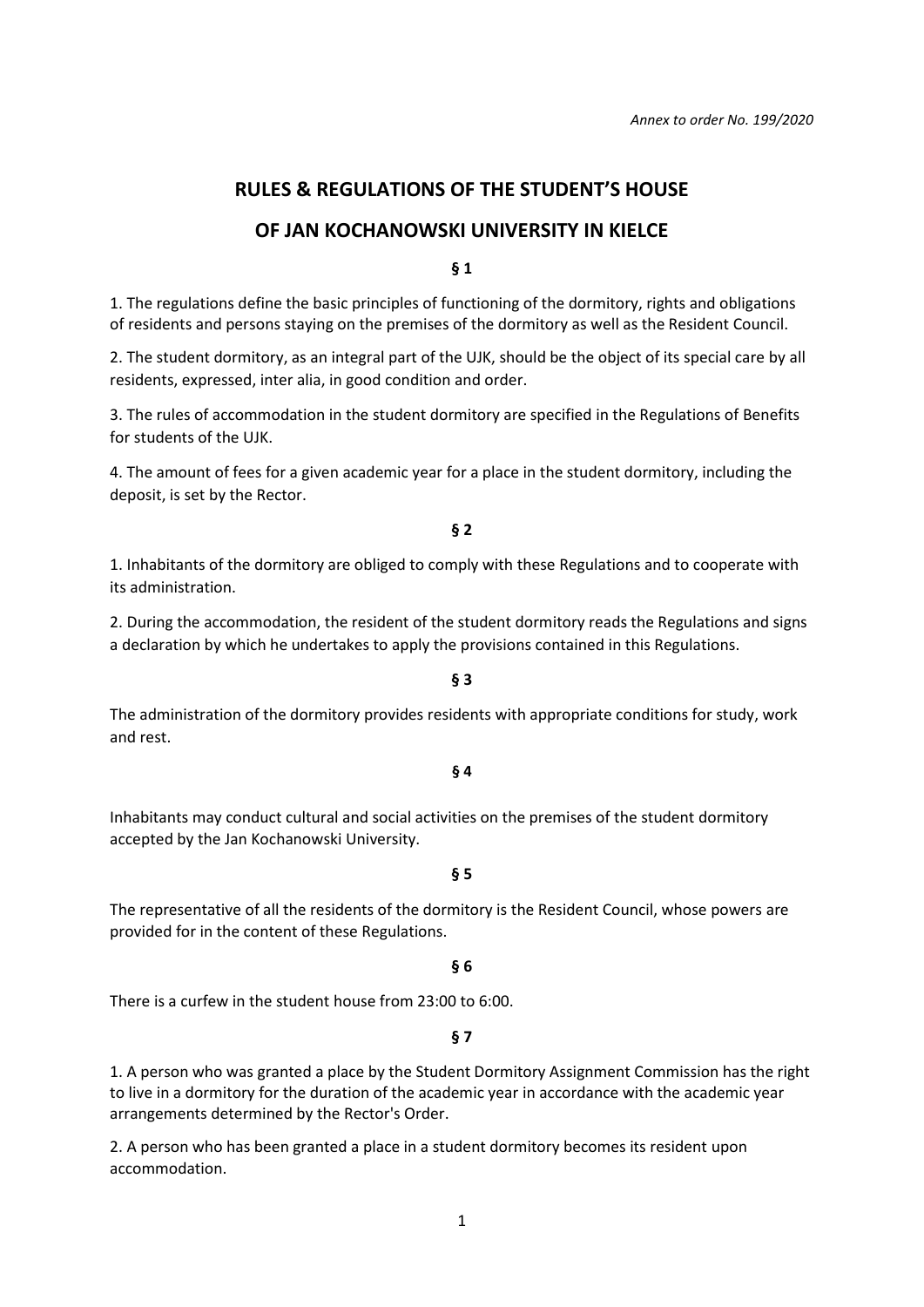3. For accommodation in the student dormitory it is necessary to present the following documents:

1) ID card,

2) passport or other document authorizing to the stay on the Polish territory, in the case of students who are not Polish citizens,

3) student ID card.

4. Upon checking in, the person shall complete the questionnaire along with the declaration, which is attached as annex 1 to the Regulations.

## **§ 8**

1. The resident is obliged to check the condition of the room and its equipment. All deficiencies in the room equipment, as well as damaged equipment should be immediately reported to the administration of student dormitories.

2. The room with the equipment is taken over on the basis of the handover protocol, signed by the residents staying in the room and an employee of the Dormitory Service Section as well as an employee of the Student Campus Property Administration Department.

3. The allocation of the co-residents is made if it is possible, after taking into account suggestions of the inhabitants.

4. Changing the room is permitted only in exceptional situations, after obtaining the consent of the Head of the Dormitory Service Section.

5. The Head of the Dormitory Service Section has the right to check in a person at any time entitled to a room with a free space, without the need to obtain consent of the residents.

6. The Head of the Dormitory Service Section, in justified cases, has the right to relocate people from the room in which they are accommodated to any other room.

7. At the request of the resident in special situations, in the case of vacancies in the house it is possible, with the consent of the Rector, to accommodate in a double room only one student. The above-mentioned person, pays the specified amount for a given academic year determined by a separate ordinance of the Rector.

## **§ 9**

1. In the case of vacancies in the student dormitory, the resident has the right to live at the student dormitory during the summer break, after prior notification of such need to the Head of the Dormitory Service Section.

2. The fee for living during the holiday break is specified in a separate ordinance of the Rector.

- 1. The resident of the student dormitory is obligated to pay the deposit no later than on the day of accommodation in the dormitory.
- 2. The deposit is paid to the individual student's sub-account and provides security for any receivables due to UJK for compensation for the damage caused by the student, which arose in the property of the University.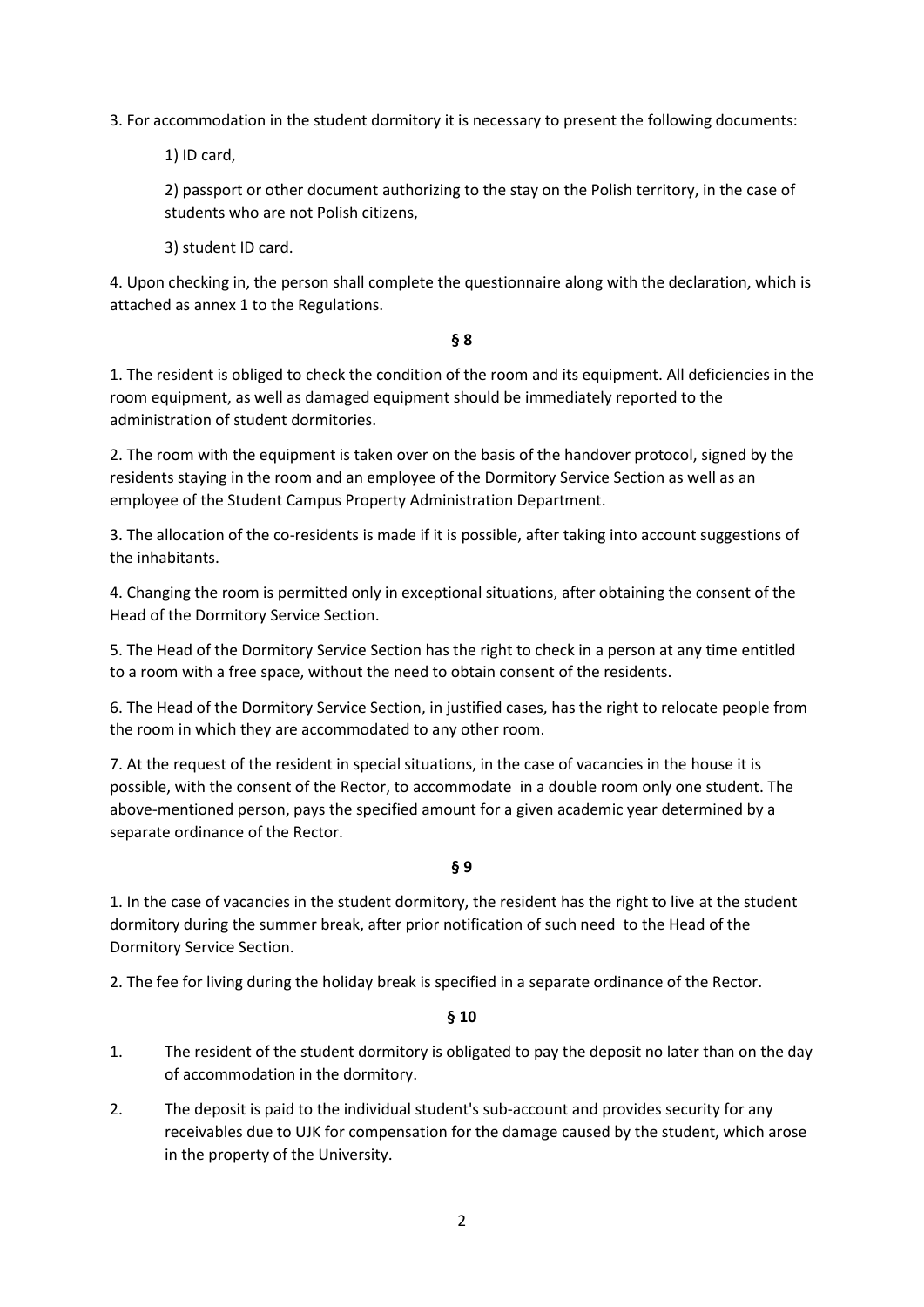- 3. The unused deposit will be returned within 14 days from the check-out date to the indicated bank account, subject to paragraph 4, unless a partial or complete deduction occurs for the damage done.
- 4. In the case of submitting an application for a place in the student dormitory for the next academic year:

1) the deposit is credited towards the next academic year,

2) in the event of not being granted a place in the student dormitory, the deposit shall be returned.

## **§ 11**

1. Unless specific provisions stipulate otherwise:

1) the accommodation fee is paid in advance by the 15th day of each month to the individual student subaccount,

2) foreign students who have not been awarded the student ID number by October 15 of a given academic year, pay the fee by October 31,

3) a resident who moves in before the 15th day of a given month pays a full monthly fee, and after the expiry of the above-mentioned deadline pays a fee proportional to the number of days of residence in a given month

4) a resident who checks out by the 15th day of each month pays the fee in the amount of half the monthly rate,

5) a resident who moves out after the deadline specified in sec. 4, pays a fee proportional to the number of days of residence in a given month,

6) failure to make payments within the time limits specified in items 1 and 2 is linked to mandatory charging by the University of statutory interest for the delay on due receivables; the date of payment of the fee is the date when the funds are credited to the indicated bank account of the University.

2. The University is not responsible for the consequences of incorrect classification of the payment as a result of entering an incorrect bank account number or from other similar reasons.

- 1. A resident who is in arrears with the payment for two consecutive monthly periods may be deprived of the place in the student dormitory.
- 2. Deprivation of a place in the student dormitory of a resident who is a student or doctoral student at the Jan Kochanowski University takes place after a prior written request by the Head of the Dormitory Service Section to settle the arrears within 14 days from the date of receipt of the request. In case of failure to settle the arrears within the prescribed period, the decision on deprivation of a place at the student dormitory is taken up by the appropriate Vice-Rector for student and doctoral affairs at the request of the Head of the Dormitory Service Section.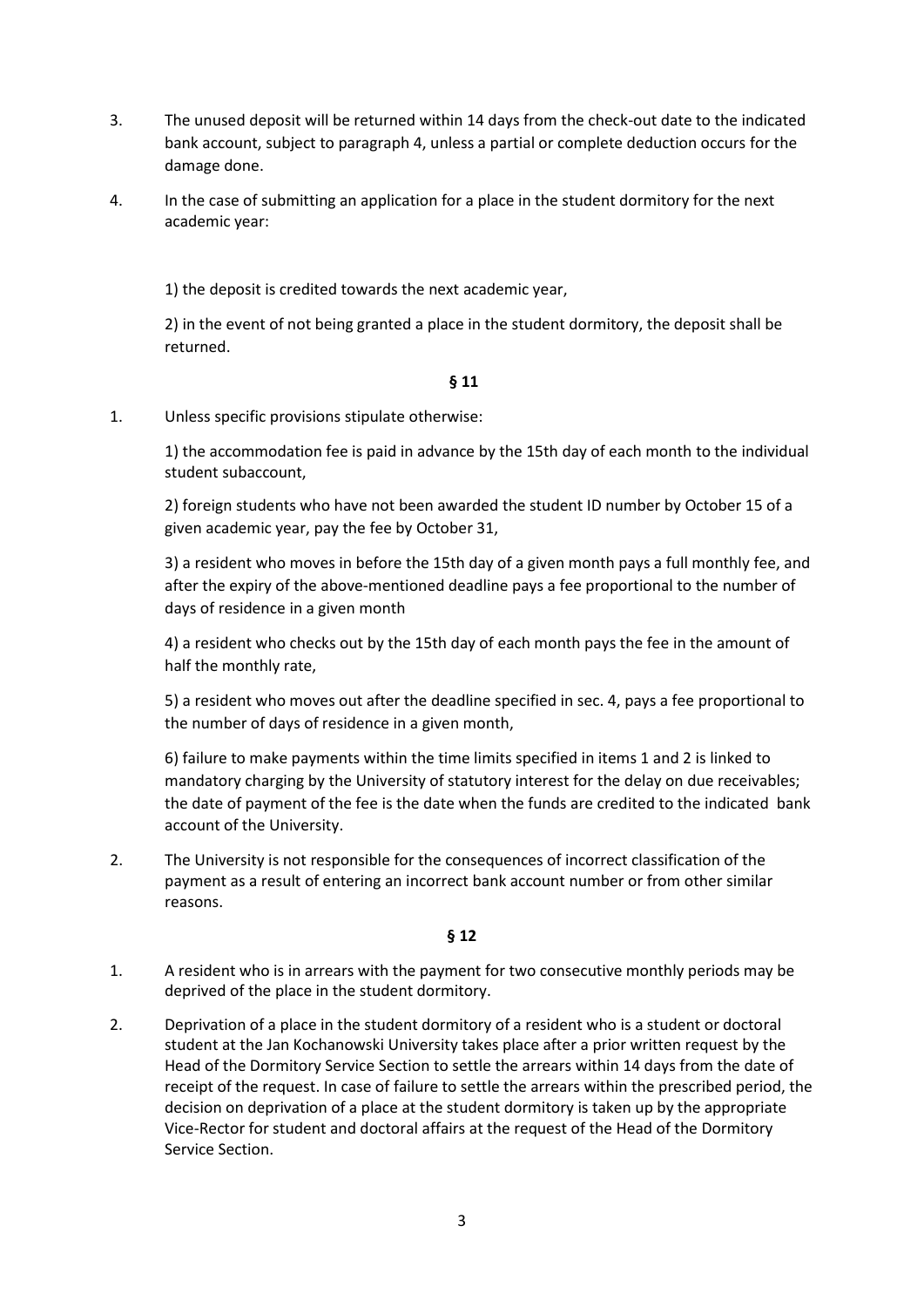- 3. Decision on depriving a student or doctoral student at the Jan Kochanowski University in Kielce also applies to the child or spouse living with him.
- 4. Decision on depriving another resident of a place in a student dormitory other than the one mentioned in points 2 and 3 is undertaken by the Head of the Student Dormitory Service Section.
- 5. A resident who is in arrears with payments for living in a dormitory will not be granted a place for the next academic year.

- 1. A resident loses a place in the student dormitory in the event of:
	- 1) the expiry of the allocated period of accommodation,
	- 2) failure to pay or supplement the deposit within the prescribed period,
	- 3) the expiry of the deadline for the declared resignation from the place,
	- 4) removal from the list of students,

5) final suspension of the student's right to live in the student dormitory by decision of the Disciplinary Board for the duration of the suspension.

- 2. A resident may be deprived of the right to live in a student dormitory on the basis of a written decision of the appropriate Vice-Rector for student and doctoral affairs, if:
	- 1) violated the provisions of the Student Dormitory Regulations,
	- 2) started dean's or health leave,

3) has breached the provisions of the student oath or has otherwise acted not compliant with the student's dignity.

3. Fees are collected from persons who unlawfully extend their stay beyond the check-out date specified in a separate Rector's Order. These fees are charged for each day of use of the place, starting from the day following the deadline for moving out, until the moment of the person's eviction.

- 1. The evicted resident is obliged to:
	- 1) returning all collected equipment,
	- 2) return the room with its equipment in good condition and properly cleaned,
	- 3) return keys to the room,
	- 4) pay of all due fees,
	- 5) take all personal belongings from the room.
- 2. A resident of a student dormitory may check out after fulfilling the resulting obligations from Act No 1. Check out takes place after inspecting the room in the presence of the resident, by an employee of the Dormitory Service Section and an employee of the Student Town Real Estate Department.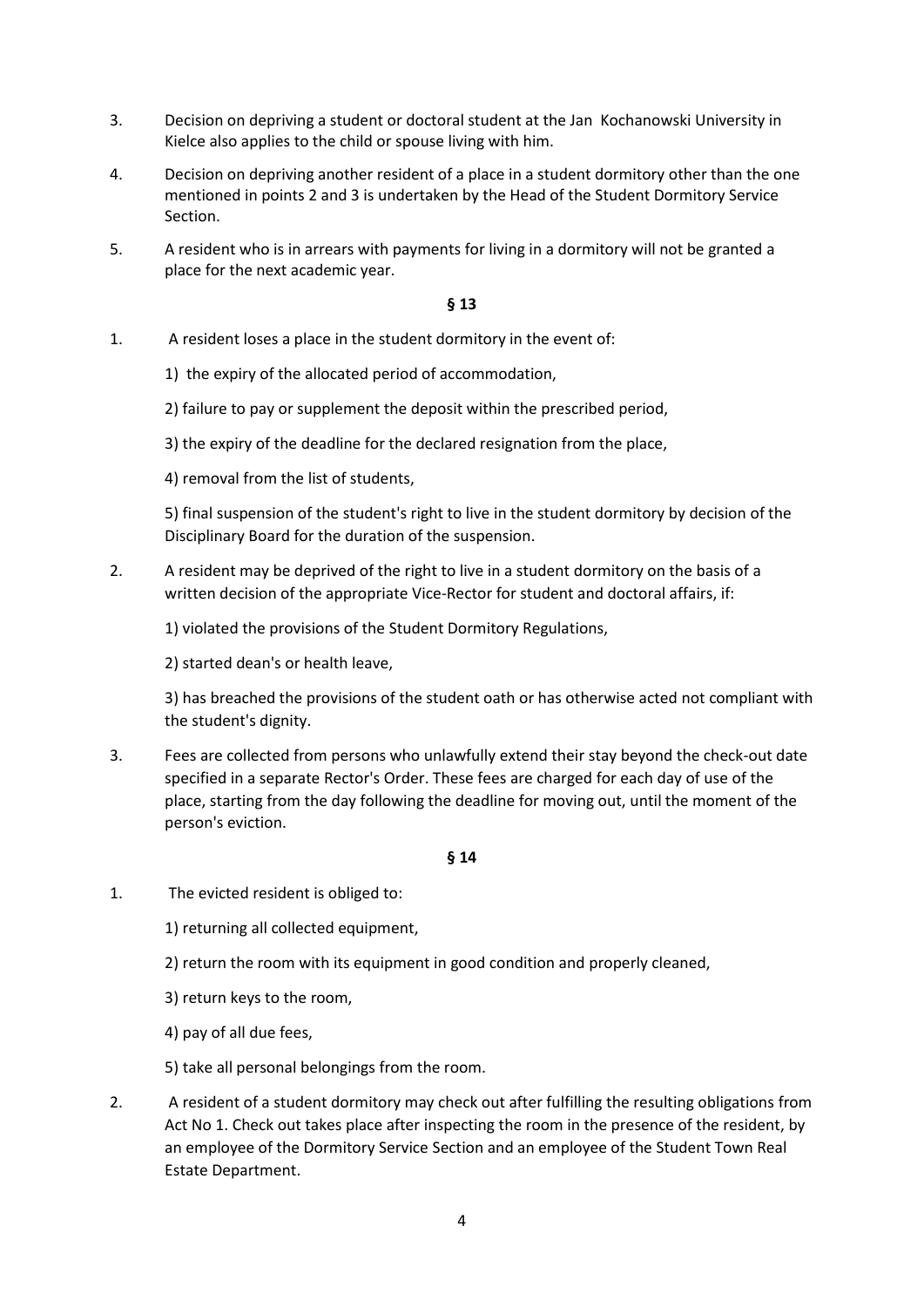- 3. Regardless of the activities specified in Act No 2, the room is collected on the basis of the handover protocol, which reflect the actual state of the room and its equipment. The report is prepared separately for each checking- out resident of the room.
- 4. If the room is left without settlement, the Head of the Student Dormitory Service Section and the Head of the Student Town Real Estate Department carries out inspection and collection of the room in the presence of a representative of the Residents Council. From the commission acceptance a protocol is drawn up.

- 1. The resident hosting guests is responsible for their stay in the student dormitory.
- 2. Visiting the students' dormitory and parking the vehicle by visitors on the premises of the facility may only take place from 7:00 to 22:00.
- 3. The visitor is obliged to comply with the provisions of the Regulations and to behave in a way that does not disturb the peace of the other residents of the student house.
- 4. The visitor who is under the influence of alcohol or other intoxicants loses the right to enter the student dormitory. Head of the Dormitory Service Section or an authorized person may order a visitor to leave the dormitory and its premises immediately, when visitor's behavior violates the provisions of these Regulations.
- 5. The dormitory keeps a guest book, noting entries and exits of residents' guests. The visitor is obliged to enter their personal data, as well as to show a document confirming visitor's identity at the request of the receptionist on duty. The visitor is required to provide the name of the student and the room number.
- 6. In particularly justified cases, the Head of the Dormitory Service Section may grant accommodation permits to the resident's guests for no longer than 2 consecutive nights, as long as the student living in the dormitory is not in arrears with payment for a place in the student dormitory. All fees are specified in separate regulations.
- 7. A residence permit for the same person may not be granted more than 2 times a month.
- 8. Visitors who stay in the student dormitory after 22.00 without the manager's consent may be charged with the accommodation fee at the rate specified in a separate Rector's Order.
- 9. The Vice-Rector responsible for student and doctoral affairs at the request of the Head of the Dormitory Service Section may deprive a visitor entry to the dormitory until revoked, if this person breached the provisions of the Regulations or the rules of social coexistence.

### **§ 16**

1. Residents are entitled to:

1) cooperate in managing the student dormitory through the Residents Council and directly by applying to the administration of the student dormitory regarding the conditions of residence,

2) use of all student dormitory devices intended for shared use,

3) free change of bed linen at least once a month,

4) receiving guests on the premises of the student dormitory in accordance with the rules provided for in § 15,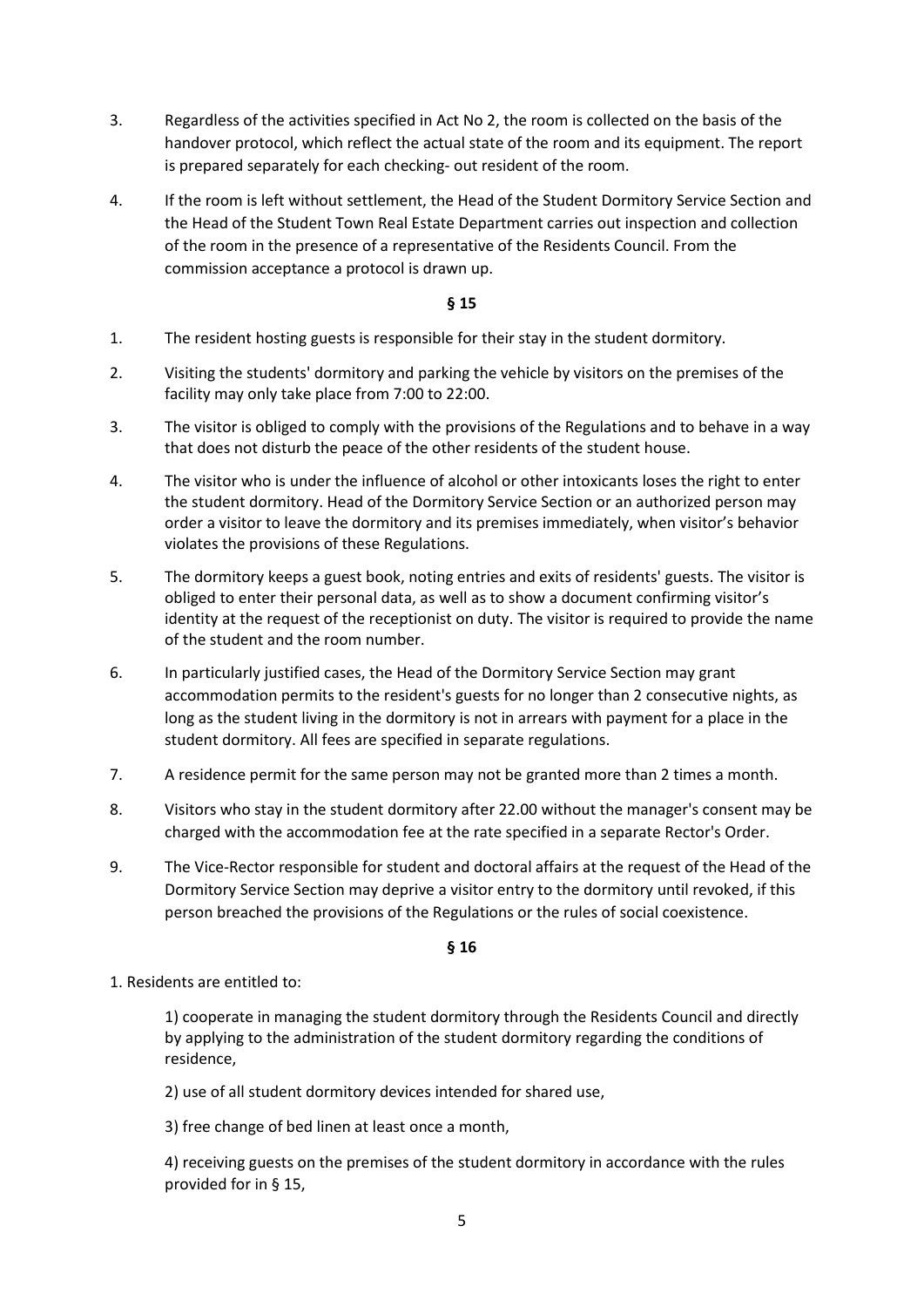5) make changes to the interior design and furnishings of the room, after obtaining the consent of the Head of the Dormitory Service Section,

6) using the first aid kit,

7) respect for privacy in the assigned room.

- 2. The resident has the right to make a free deposit of his/her belongings for the holiday period, after obtaining the consent of the Head of the Dormitory Service Section. Valuables cannot be deposited.
- 3. The dormitory administration is not responsible for:

1) items and objects owned by the student, left unattended in the home during the academic year,

2) things and objects owned by the student that are not properly secured or kept in unlocked room during the academic year

3) items left by the student in the student room after he / she has been checked out at the end of the academic year,

4) items not properly secured (badly packed and labeled or improperly described), left in the deposit for the period of summer and winter holidays.

#### **§ 17**

### 1. Each resident is obliged to:

1) compliance with these Regulations, legal regulations and internal acts in force at the Jan Kochanowski University,

2) check in within 7 days from the date of the place allocation or notification of the Head of the Student Dormitory Service Section about the later date of accommodation, under the pain of losing the right to live in the student dormitory,

3) pay the deposit within the time limit specified in § 10 sec. 1,

4) respect the property owned by the UJK, including in particular:

a) assuring the good condition of rooms intended for common use,

b) maintaining cleanliness in rooms, bathrooms and shared spaces,

c) use of the equipment in accordance with its intended purpose,

d) immediately notifying the administration of the student dormitory about any accidents, failures and defects, which is tantamount to agreeing to enter the flat or a room to make repairs, also in the absence of residents; an unreported failure or defects by the resident that will result in destruction of furnishing in a room or building infrastructure, burdens the inhabitants accommodated in a given room or flat in accordance with the provisions of § 17 sec. 2,

e) preventing the destruction of property,

5) timely payment of all fees for living in the student dormitory,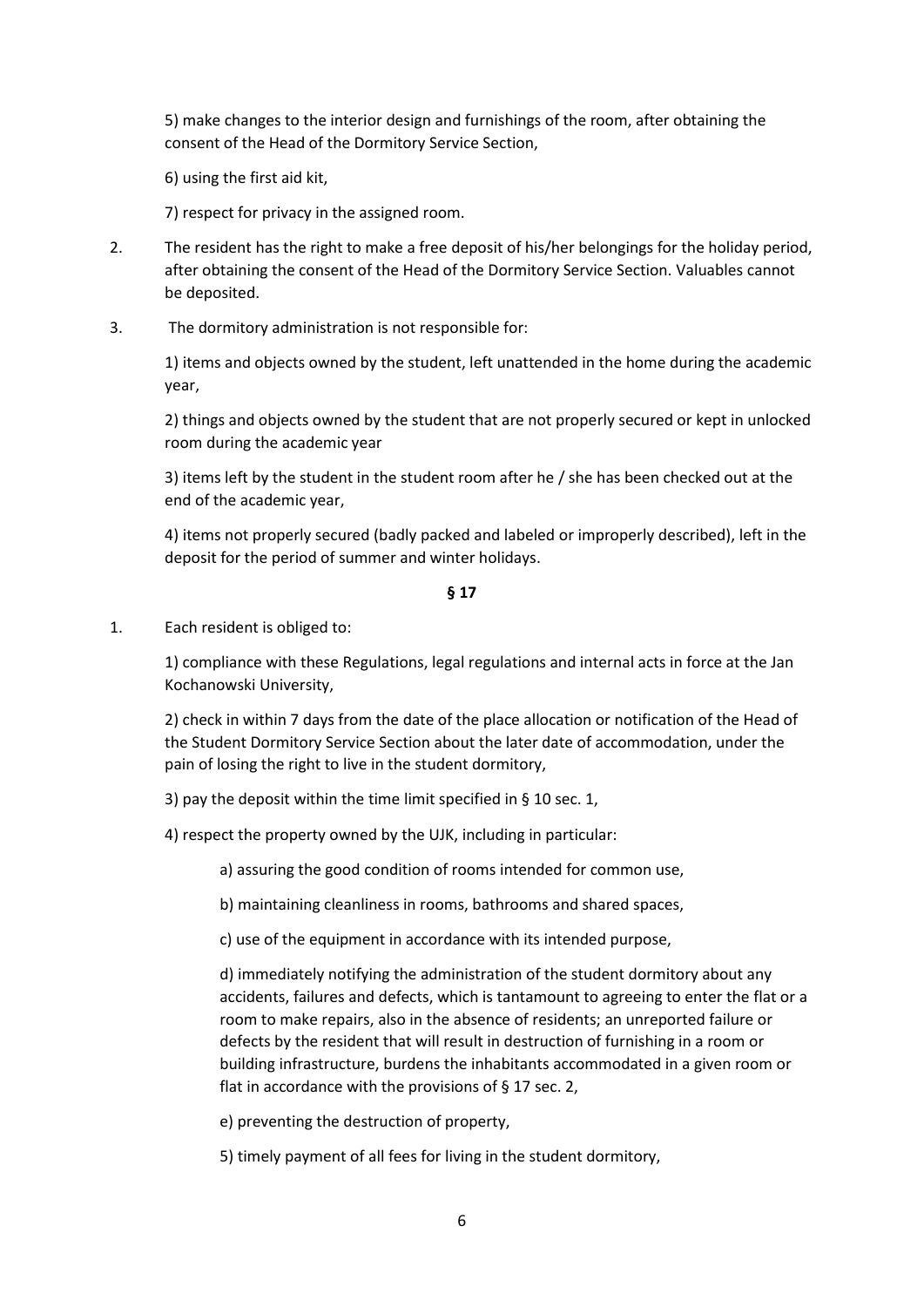6) proper behavior at the student dormitory, enabling other residents to learn, work and rest,

7) keeping the curfew from 23:00 to 6:00,

8) leave the room key at the reception desk each time you leave the student dormitory,

9) compliance with the decisions of the Head of the Student Dormitories Service Section in the field of proper functioning of the student dormitory,

10) proper segregation of rubbish.

2. Each resident is responsible for:

1) destruction or damage to the room or its equipment; in the event of inability to determine perpetrators, all residents of a given room are responsible for the damage in equal parts,

2) in case of the damage done to a property commissioned for common use in a flat ( kitchen, bathroom, hall); in the situation where the perpetrator cannot be identified any possible damage is, in equal parts the responsibility of all residents of a given flat,

3) the stay and behavior of the guests invited by the student dormitory.

- 3. The assessment of damage is based on the actual cost of repair or replacement of the equipment. The decision about repair or replacement is made by the Head of the Student Town Real Estate Department.
- 4. In the case when the amount due for the damage caused exceeds the amount of the deposit paid by the student's, the resident is charged an additional fee.
- 5. Parking spaces on site (except for business spaces) throughout the academic year are intended for residents of the student dormitory, subject to sec. 6.
- 6. In the event of free parking spaces on the premises of the facility during the academic year, they can be used by visitors on the terms set out in § 15 sec. 2.
- 7. The University is not responsible for any damage done to cars in the parking lots of the Student Campus.
- 8. During the summer break, students not living in the dormitory are obligated to remove cars from the Student Campus.

- 1. In particular, residents of the dormitory are prohibited from:
	- 1) conducting business, trade, production, etc.,
	- 2) providing accommodation to unauthorized persons,
	- 3) selling alcohol, cigarettes and intoxicants,
	- 4) gambling,
	- 5) storing weapons, flammable, toxic and other dangerous substances for one's health,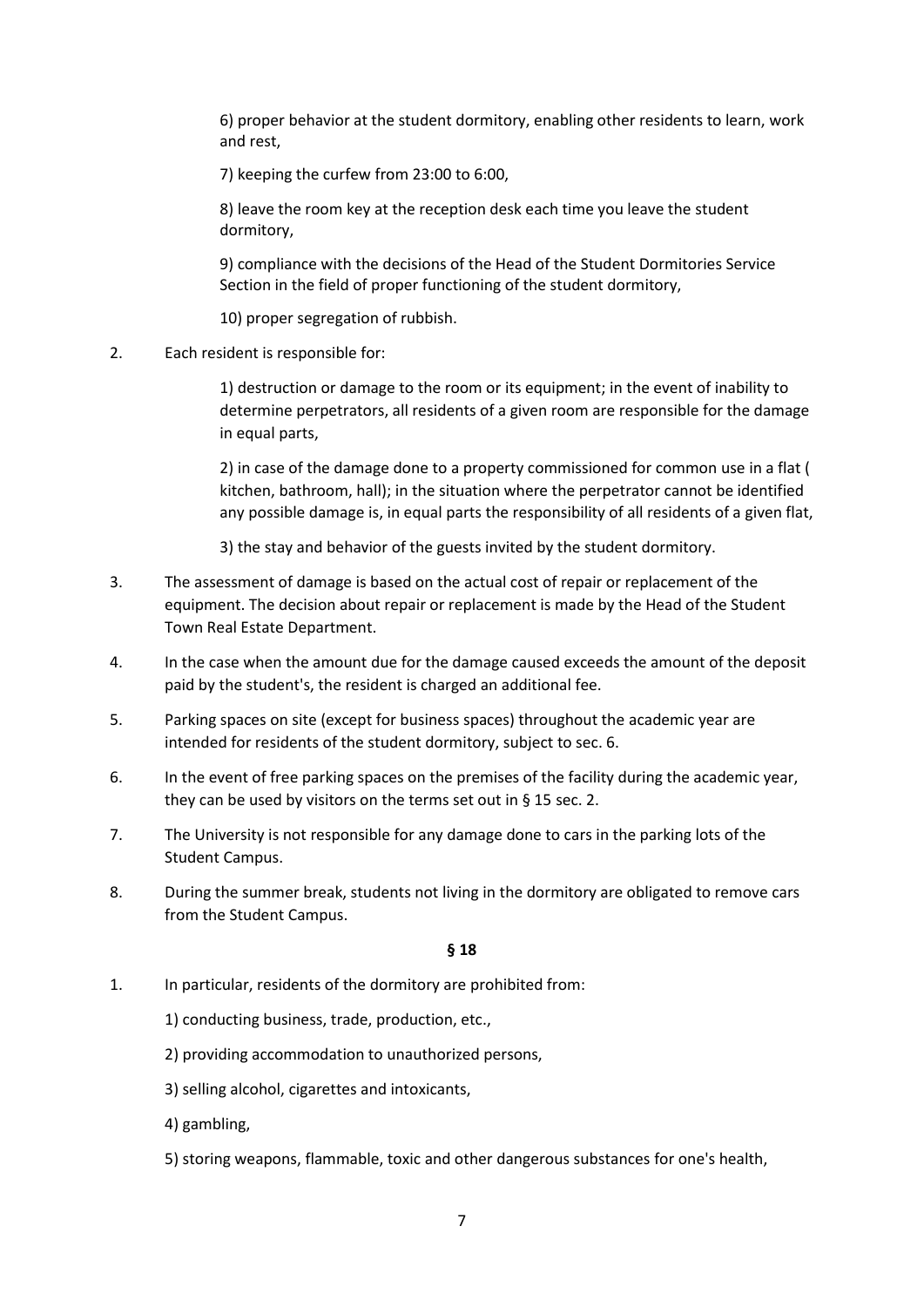- 6) making independent changes, repairs of electrical devices and sanitary installations ,
- 7) repainting walls, windows and doors,
- 8) installing television antennas on the facade of the building,
- 9) duplication of keys, replacement of locks, etc.,
- 10) bringing and keeping pets,
- 11) smoking cigarettes and other tobacco products,
- 12) smoking a barbecue on balconies,
- 13) consumption of alcohol and intoxicants,
- 14) throwing any objects through the windows.

- 1. The Resident Council is a representative of all residents of the dormitory.
- 2. The council consisting of three people is elected by the residents of the dormitory at the beginning of the academic year.
- 3. In case of resignation from membership in the Council or expulsion of a member of the Council, supplementary elections are held during the academic year.
- 4. The members of the Council may be residents who are students or doctoral students of the Jan Kochanowski University.
- 5. The tasks of the Council include in particular:

1) cooperation with employees of the student dormitory administration in matters relating to accommodation,

2) cooperation with student house administration employees in enforcing enrollment of these Regulations,

3) holding a referendum on important matters relating to living at the student home,

4) expressing opinions on the conclusions of the student dormitory administration employees on drawing the consequences provided for in separate provisions for violations of the provisions of these Regulations,

5) cooperation with the authorities of the Jan Kochanowski University and the administration of student dormitories in the implementation of educational tasks and social problems of the residents of the dormitory,

6) taking care of the proper atmosphere in the student house, conducive to study and work and recreation for residents,

7) respect for property, maintaining cleanliness and order in the student dormitory.

### **§ 20**

1. Dormitory administration employees are entitled to enter each room in the presence of its resident to inspect the sanitary condition of the flat and rooms in it and compliance with the Regulations of the Student Dormitory.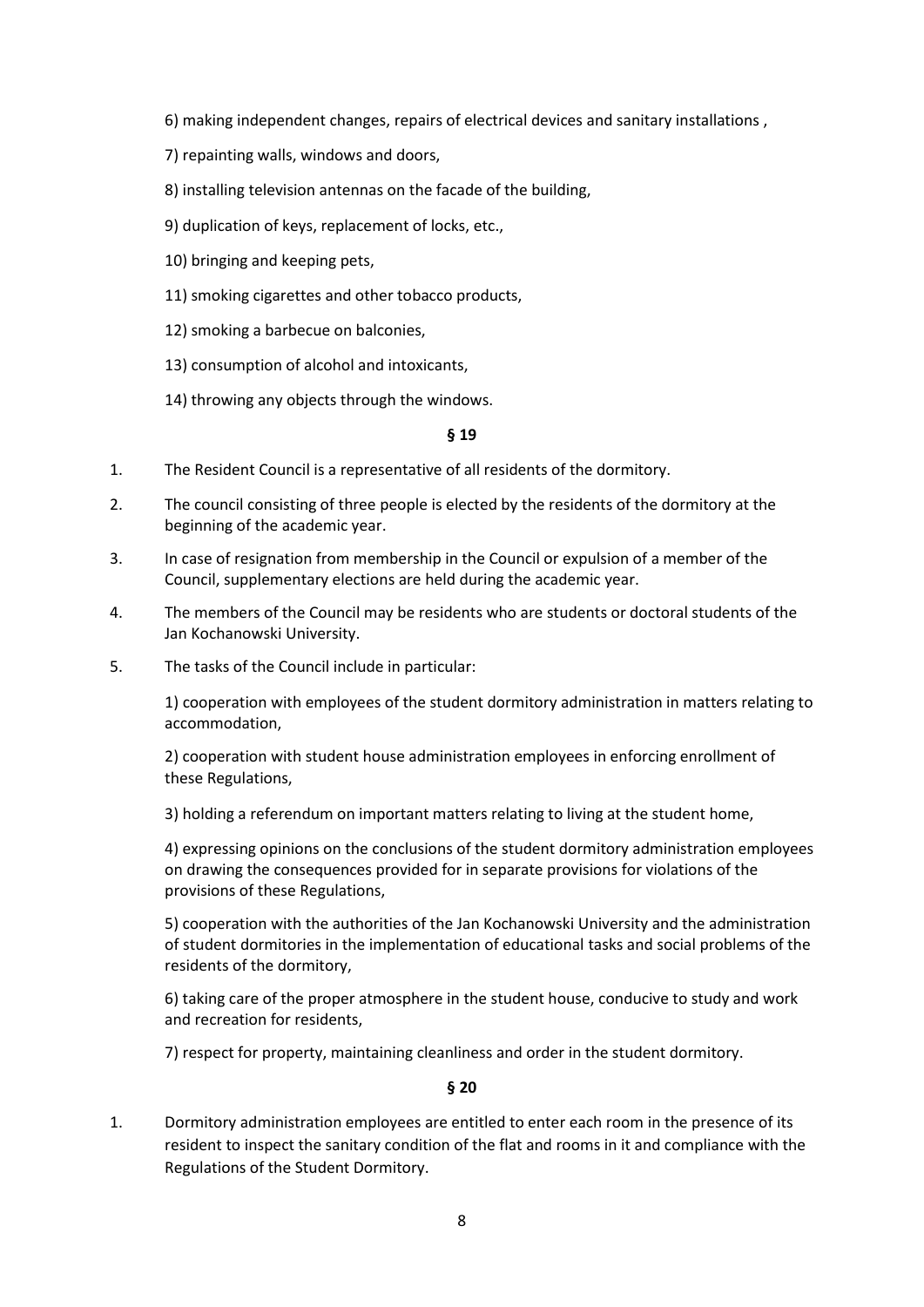- 2. Student dormitory administration employees are entitled to enter the room during absence of its residents, in the event of a threat to the life or health of residents, malfunctions and in other situations requiring immediate intervention, in the presence of a Supervisory Board member, inhabitants or resident of the dormitory or another employee of the dormitory. Room residents are informed about the reasons for the intervention.
- 3. In the event of a justified suspicion that the residents of the student dormitory violate the provisions of the Regulations, in particular the provisions on curfew and visits, employee dormitory administration, a member of the Resident Council or on-call employee has the right to enter a room where residents violate the required standards of behavior.
- 4. The receptionist on duty has the right to enter the room in the event of a fire alarm.

In the event of failure to comply with these Regulations, the Head of the Student Dormitory Service Section has the right to submit a request to the Vice-Rector responsible for student and doctoral affairs for depriving an inhabitant of a place in a student house.

#### § 22

Payment for accommodation for a given academic year and the amount of the deposit are immediately made public in the manner adopted at the Jan Kochanowski University.

#### **§ 23**

The Rector is responsible for settling matters not regulated in the Regulations.

**§ 24**

1. During the period of limitation or suspension of the functioning of the University:

1) residents are required to follow the recommendations of the Ministry of Science and Higher Education, in consultation with GIS, regarding the provision of safe conditions of accommodation in student dormitories,

2) the student who wants to be accommodated in the student dormitory is obliged to submit statements, which constitute an attachment to these Regulations,

3) when checking into the student dormitory, the student may be accompanied by only one person,

4) the stay of students in student dormitories is possible while maintaining the maximum limiting contact between people staying there,

5) until further notice, it is forbidden to organize assemblies both in student dormitories of the UJK as well as outside buildings, unacceptable in particular is organizing meetings and recreational events,

6) unaccommodated people are not allowed to stay in student dormitories until further notice,

7) the provisions of § 15 shall not apply until further notice,

8) residents of student dormitories are provided with means for disinfection (liquid dispensers disinfectant located at the entrance to the building),